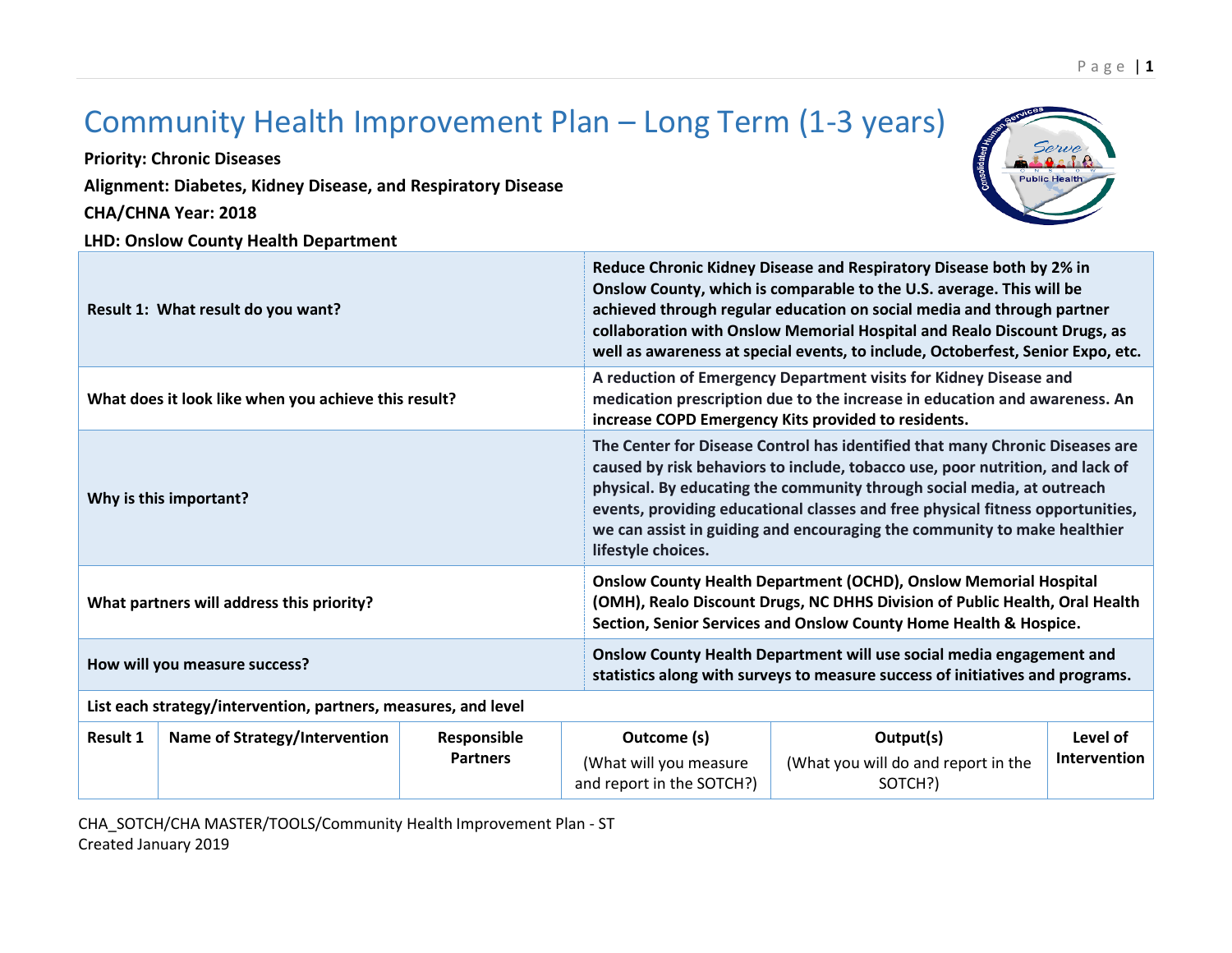| 1.1 | Social Media Chronic Diseases<br>Campaign               | <b>Onslow County</b><br><b>Health Department</b>          | OCHD will post regular<br>information on Facebook<br>and Twitter on Chronic<br>Disease prevention and<br>maintenance. OCHS will<br>measure social media<br>analytics from Facebook<br>and Twitter on posts to<br>gage popularity of each<br>topic and what interests<br>the community has. | OCHD will conduct a social media<br>campaign in collaboration with OMH<br>and Realo Discount Drugs. These<br>agencies will post branded and<br>targeted information on various<br>Chronic Disease, to include Diabetes,<br>Respiratory, Arthritis and Kidney<br>Disease. We will utilize statistics<br>from NC Detect and the Department<br>of Health & Human Services websites<br>to create branded educational<br>material to be shared. | <b>First</b><br>Intervention  |
|-----|---------------------------------------------------------|-----------------------------------------------------------|--------------------------------------------------------------------------------------------------------------------------------------------------------------------------------------------------------------------------------------------------------------------------------------------|--------------------------------------------------------------------------------------------------------------------------------------------------------------------------------------------------------------------------------------------------------------------------------------------------------------------------------------------------------------------------------------------------------------------------------------------|-------------------------------|
| 1.2 | "What's your next 10?"                                  | OCHD, OMH, Realo<br><b>Discount Drugs,</b><br><b>DHHS</b> | OCHD will measure the<br>events the group will<br>participate in throughout<br>the year, as well as the<br>participants that were<br>screened. Each participant<br>will receive a pre-survey<br>and at the end of the year<br>a post survey.                                               | OCHD will partner with other<br>community groups and attend<br>events to provide an in person<br>educational campaign along with<br>health screens to focus on<br>participant goals. Participants will be<br>encouraged to set goals that they<br>have for the next 10 years, 10 meals<br>or 10 miles, etc.                                                                                                                                | <b>Second</b><br>Intervention |
| 1.3 | <b>COPD Emergency Action</b><br>Plan/Kits and Education | <b>Realo Discount</b><br>Drugs, OMH, OCHD                 | Grants received. Number<br>of recipients of the<br>education and kits.                                                                                                                                                                                                                     | Apply for a grant to support<br>purchasing COPD emergency kits.<br>Provide education along with the kits<br>for community members with COPD.                                                                                                                                                                                                                                                                                               | <b>Second</b><br>Intervention |
| 1.4 | Second Saturday Step Up                                 | <b>OCHD</b>                                               | OCHD will measure<br>participation at events<br>throughout the year as well<br>as provide social media<br>surveys to followers to get<br>them involved in the<br>planning efforts.                                                                                                         | OCHD will partner will local agencies<br>such as Senior Services, Onslow<br>Memorial Hospital, local gyms, Parks<br>& Recreation Center etc. to provide<br>free monthly or quarterly events for<br>the community. These events will<br>focus on physical activity as well as<br>health education specific to Chronic<br>Disease and Weight & Nutrition.                                                                                    | <b>Third</b><br>Intervention  |
| 1.5 |                                                         |                                                           |                                                                                                                                                                                                                                                                                            |                                                                                                                                                                                                                                                                                                                                                                                                                                            |                               |

CHA\_SOTCH/CHA MASTER/TOOLS/Community Health Improvement Plan-ST Created January 2019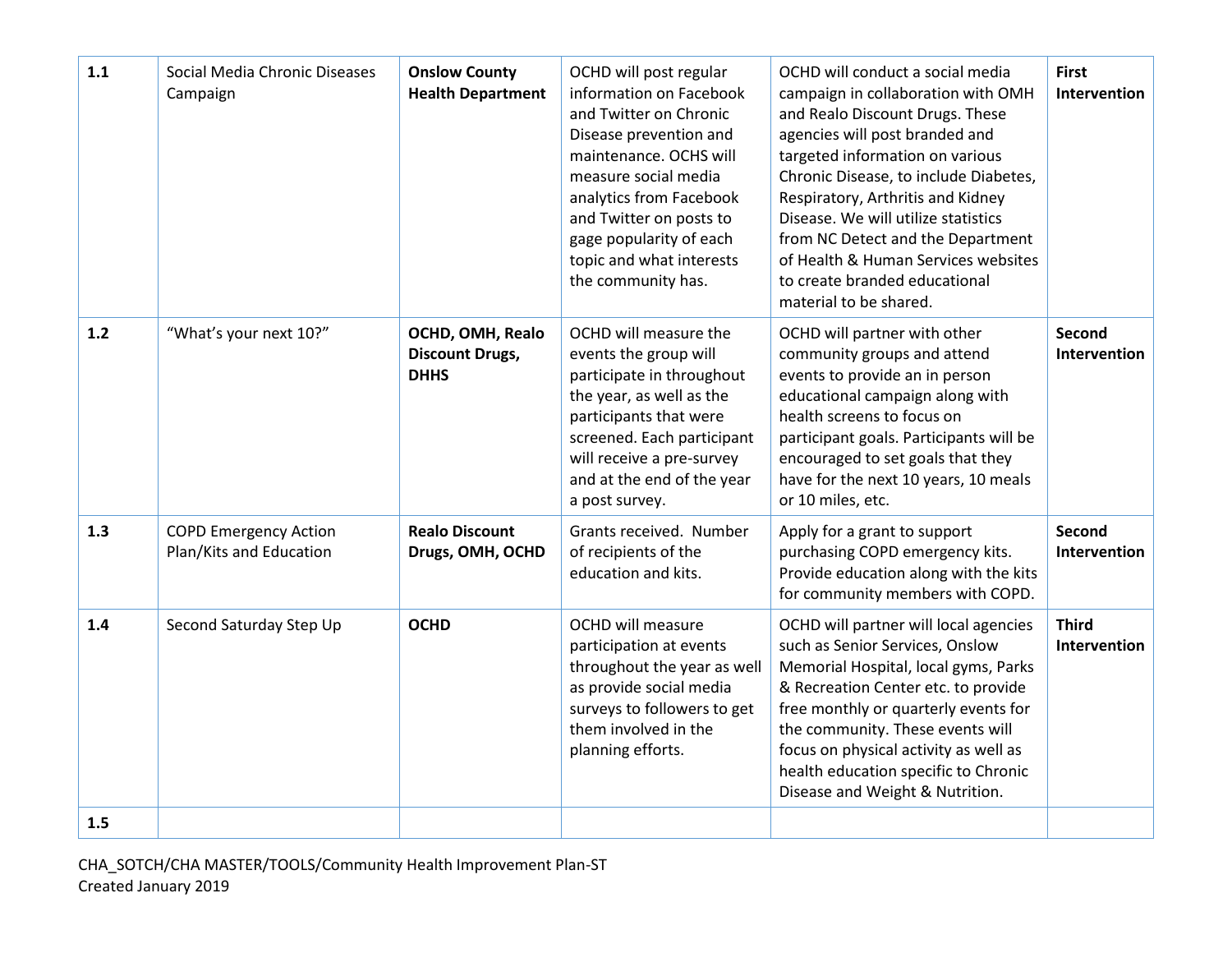| 1.6                                                  |  |                                                                   |                                                                                                                                                                                                                                                                                                        |  |  |
|------------------------------------------------------|--|-------------------------------------------------------------------|--------------------------------------------------------------------------------------------------------------------------------------------------------------------------------------------------------------------------------------------------------------------------------------------------------|--|--|
| 1.7                                                  |  |                                                                   |                                                                                                                                                                                                                                                                                                        |  |  |
| 1.8                                                  |  |                                                                   |                                                                                                                                                                                                                                                                                                        |  |  |
| Add rows<br>as needed                                |  |                                                                   |                                                                                                                                                                                                                                                                                                        |  |  |
| Result 2: What result do you want?                   |  |                                                                   | Reduce Diabetes in both Medicare population and General population by 3%<br>which is comparable to the U.S. average. This will be achieved through<br>regular education on social media, Diabetes Prevention Program and<br>Diabetes Self-Management classes, nutrition education and exercise events. |  |  |
| What does it look like when you achieve this result? |  |                                                                   | Increased education to the Medicare population, minority groups, and all<br>Onslow County residents on programs and services available to them.                                                                                                                                                        |  |  |
| Why is this important?                               |  |                                                                   | A reduction in diabetes will lead to a reduction in other Chronic Disease or<br>risk of diseases that clients may have.                                                                                                                                                                                |  |  |
| What partners will address this priority?            |  |                                                                   | <b>Onslow County Health Department, Onslow County Home Health &amp; Hospice,</b><br><b>Senior Services and Onslow Memorial Hospital.</b>                                                                                                                                                               |  |  |
| How will you measure success?                        |  | Success will be measured in surveys and participation in classes. |                                                                                                                                                                                                                                                                                                        |  |  |

**List each strategy/intervention, partners, measures, and level**

| <b>Result 2</b> | Name of Strategy/Intervention      | Responsible<br><b>Partners</b> | Outcome (s)<br>(What will you measure<br>and report in the SOTCH?)                                                                          | Output(s)<br>(What you will do and report in the<br>SOTCH?)                                             | Level of<br><b>Intervention</b>     |
|-----------------|------------------------------------|--------------------------------|---------------------------------------------------------------------------------------------------------------------------------------------|---------------------------------------------------------------------------------------------------------|-------------------------------------|
| 2.1             | <b>Diabetes Prevention Program</b> | <b>OCHD</b>                    | OCHD will measure class<br>participation through<br>surveys, as well as weight<br>loss, blood glucose<br>measurements, and HbA1c<br>levels. | OCHD will host yearly classes to help<br>prevent or delay diabetes.                                     | <b>Third</b><br><b>Intervention</b> |
| 2.2             | Diabetes Self-Management           | <b>OCHD</b>                    | OCHD will measure class<br>participation through<br>surveys, as well as weight<br>loss, blood glucose<br>measurements, and HbA1c<br>levels. | OCHD will host classes to empower<br>diabetics with the information<br>needed to live with the disease. | <b>Third</b><br><b>Intervention</b> |

CHA\_SOTCH/CHA MASTER/TOOLS/Community Health Improvement Plan-ST Created January 2019